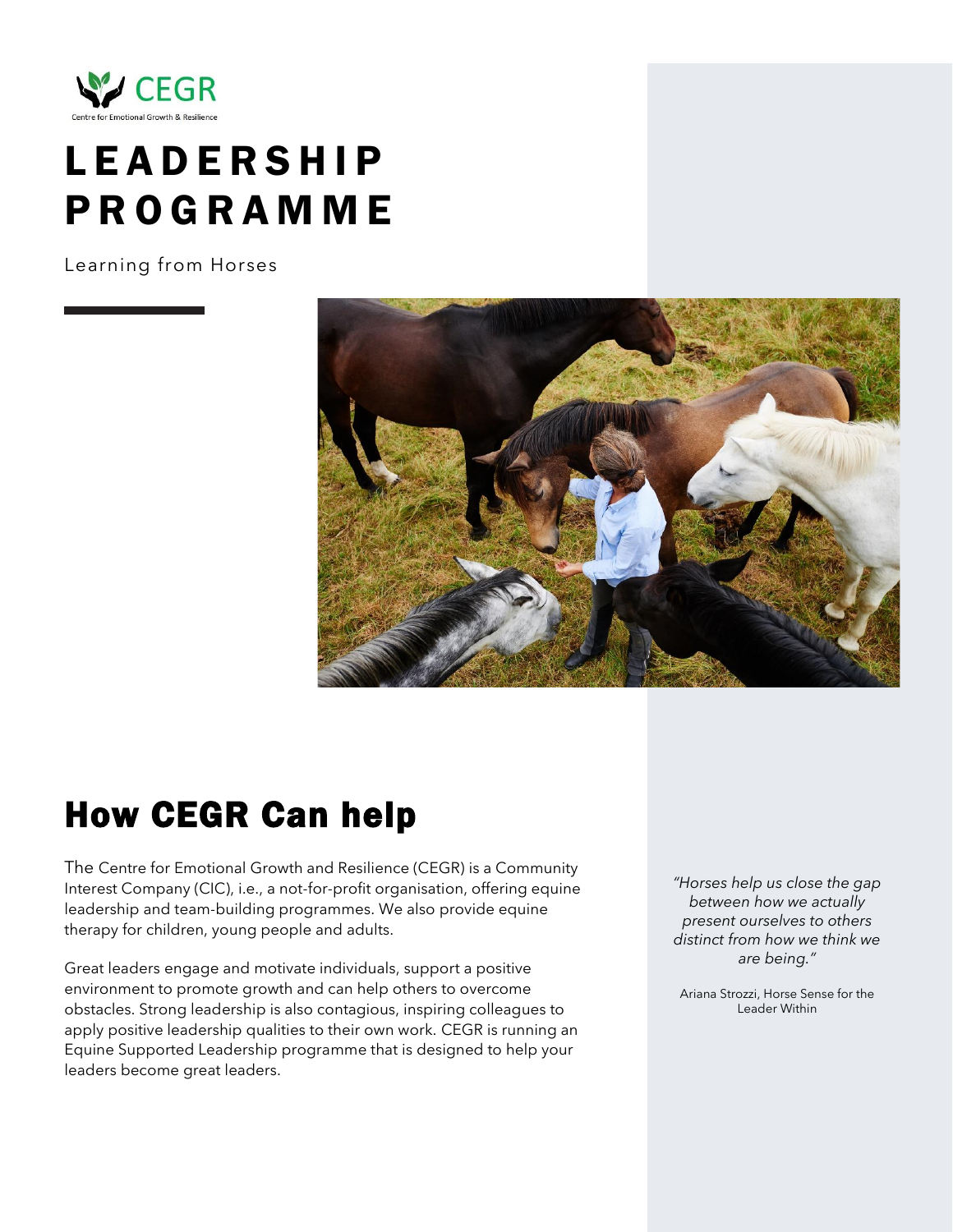Our programme offers participants an opportunity to:

- develop and grow as leaders
- explore the key qualities of effective leadership
- reflect on individual leadership styles
- develop specific leadership qualities
- connect with colleagues in a relaxed, outdoor environment
- enhance employee well-being
- promote positive change to enhance productivity

The programme is delivered over 3 days. We recommend approximately 2 – 3 weeks between each workshop to enable time to reflect and implement tasks between sessions.

Our workshops provide practical experiences and opportunities to reflect upon the different qualities of leadership and key leadership challenges within the workplace. Activities are designed to promote self-awareness and personal development as a foundation for effective leadership. Delivery is flexible according to need and the workshops can be customised to suit your specific work environment.



#### Key Benefits



We believe that self-awareness is the foundation for positive change. Our programmes support the development of greater self-awareness as a path towards effective leadership. This creates a strong base upon which to build essential leadership qualities such as:

- confidence
- relating to others
- boundaries and self-care
- clarity
- strategic planning
- creative problem solving

Participant organisations will receive a report summarising key outcomes from each session, enabling progress to be measured and to facilitate feedback.

#### Why Horses?

Horses allow us to change our perspectives and understand our behaviour in greater depth. They provide powerful opportunities for us to learn about ourselves, the obstacles we need to overcome and how we relate to others. The challenges that we encounter in achieving our aspirations are rooted in our emotional experiences. As herd animals, horses are ideally placed to help us reflect on our own leadership styles and shed insight into how we can become better leaders.

No previous experience of horses is required and all interactions with the horses are based on groundwork.